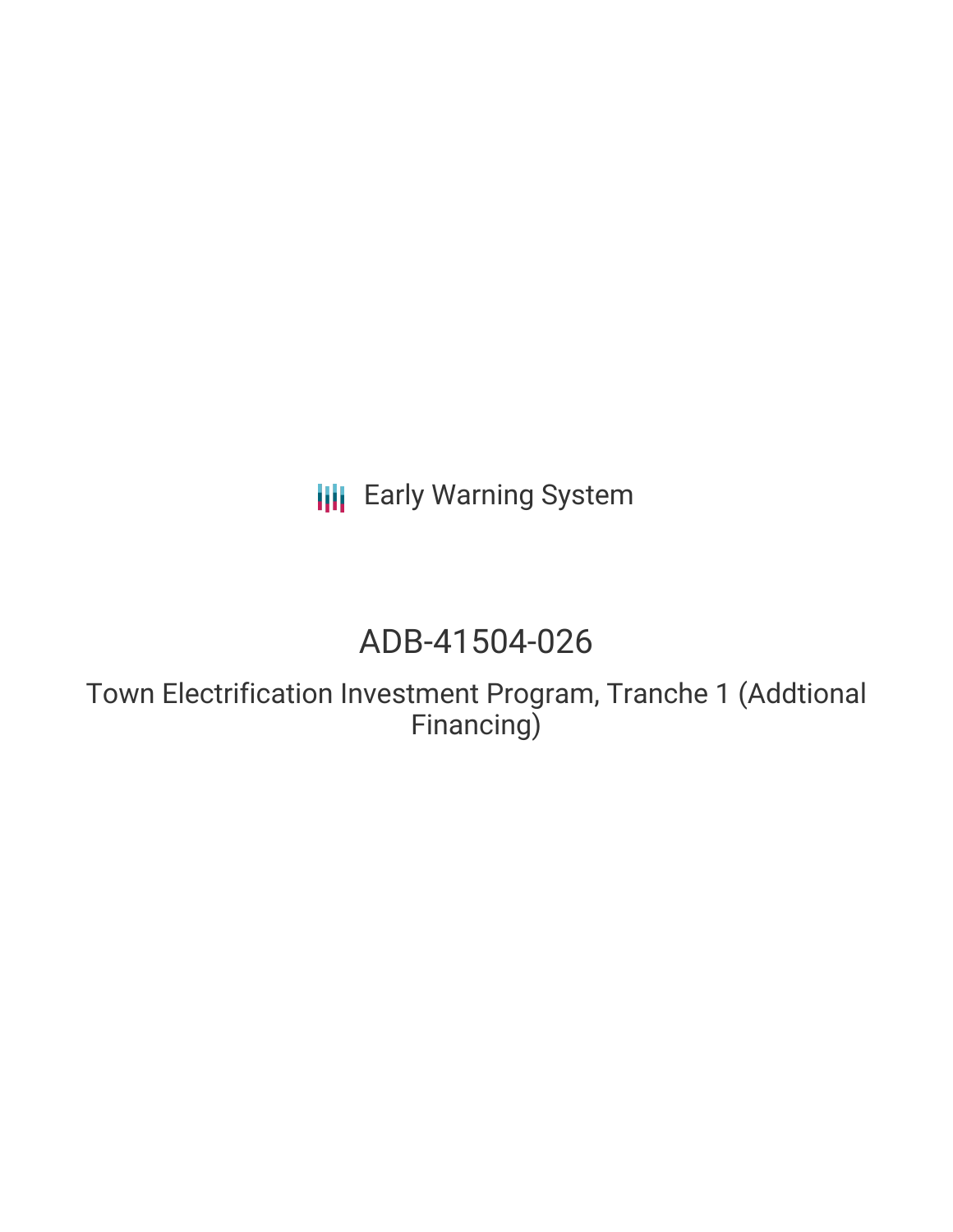

### Early Warning System Town Electrification Investment Program, Tranche 1 (Addtional Financing)

### **Quick Facts**

| <b>Countries</b>               | Papua New Guinea                 |
|--------------------------------|----------------------------------|
| <b>Financial Institutions</b>  | Asian Development Bank (ADB)     |
| <b>Status</b>                  | Approved                         |
| <b>Bank Risk Rating</b>        | U                                |
| <b>Voting Date</b>             | 2015-12-09                       |
| <b>Borrower</b>                | Government of Papua New Guinea   |
| <b>Sectors</b>                 | Construction, Energy, Hydropower |
| <b>Investment Type(s)</b>      | Grant                            |
| <b>Investment Amount (USD)</b> | $$4.80$ million                  |
| <b>Project Cost (USD)</b>      | $$5.20$ million                  |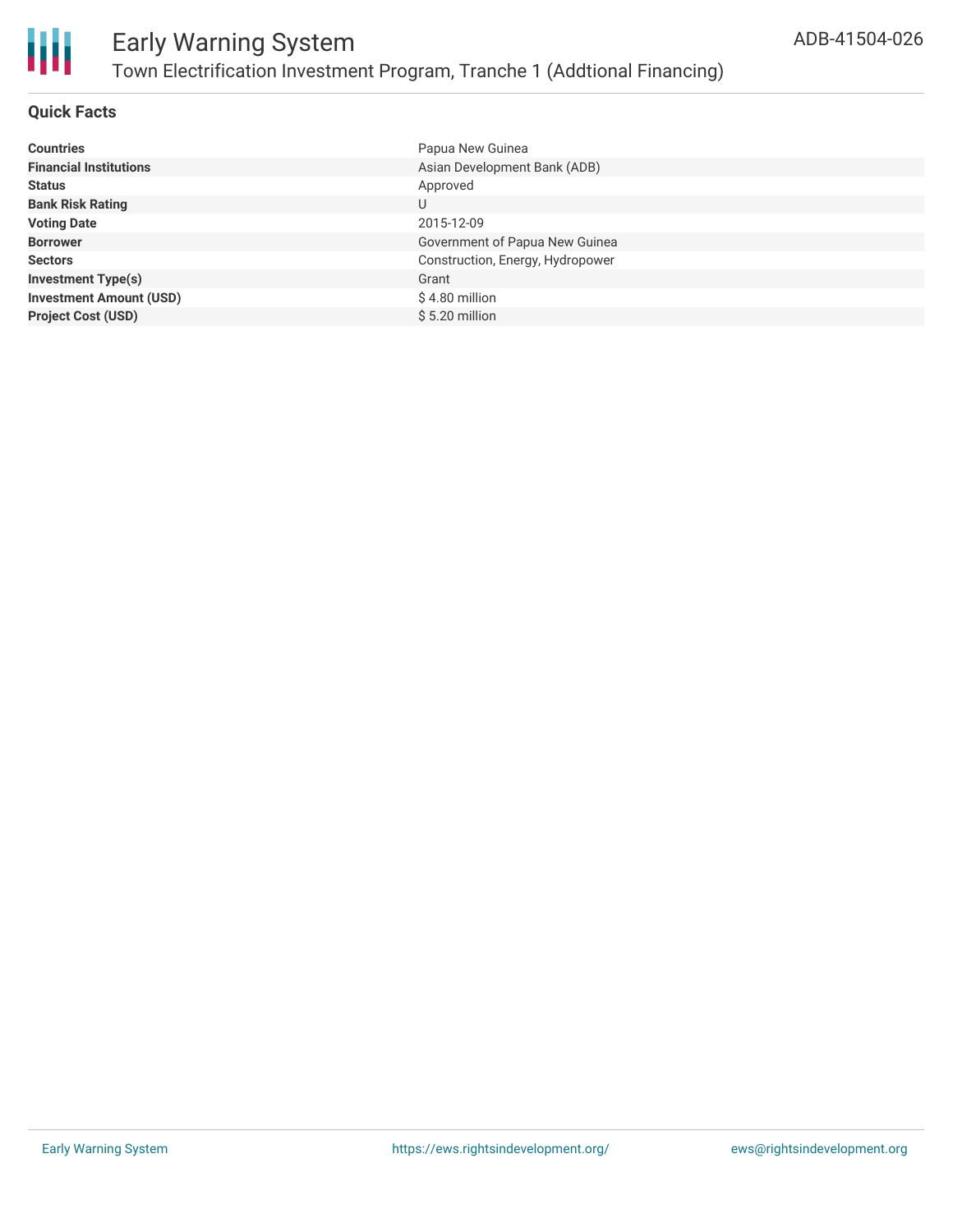



### **Project Description**

The additional financing is integral to implementation of Tranche 1 subprojects; complementarity would be lost if deferred to Tranche 2. The proposed grant will be administered by ADB as part of the overall project implementation. The existing TEIP Tranche 1 Project Management Unit (PMU) will be responsible for project implementation. The proposed additional financing will include (i) extension of the three distribution grids, and (ii) rehabilitation of the Lake Hargy Hydropower Plant. The distribution grid extension will connect an additional 2,500 households in three provinces (i) West New Britain (1,200 households), (ii) Northern Province (700 households), and (iii) Autonomous Region of Bougainville (600 households). Rehabilitation of the Lake Hargy Hydropower Plant will include minor refurbishment of the power plant control systems and mechanical equipment to increase generation capacity from 600kW to 1,500 kW in order increase generation capacity to supply the proposed additional connections. The proposed additional financing will therefore expand the social and economic benefit of TEIP Tranche 1 and scale up the project benefits in new geographical areas to additional beneficiaries.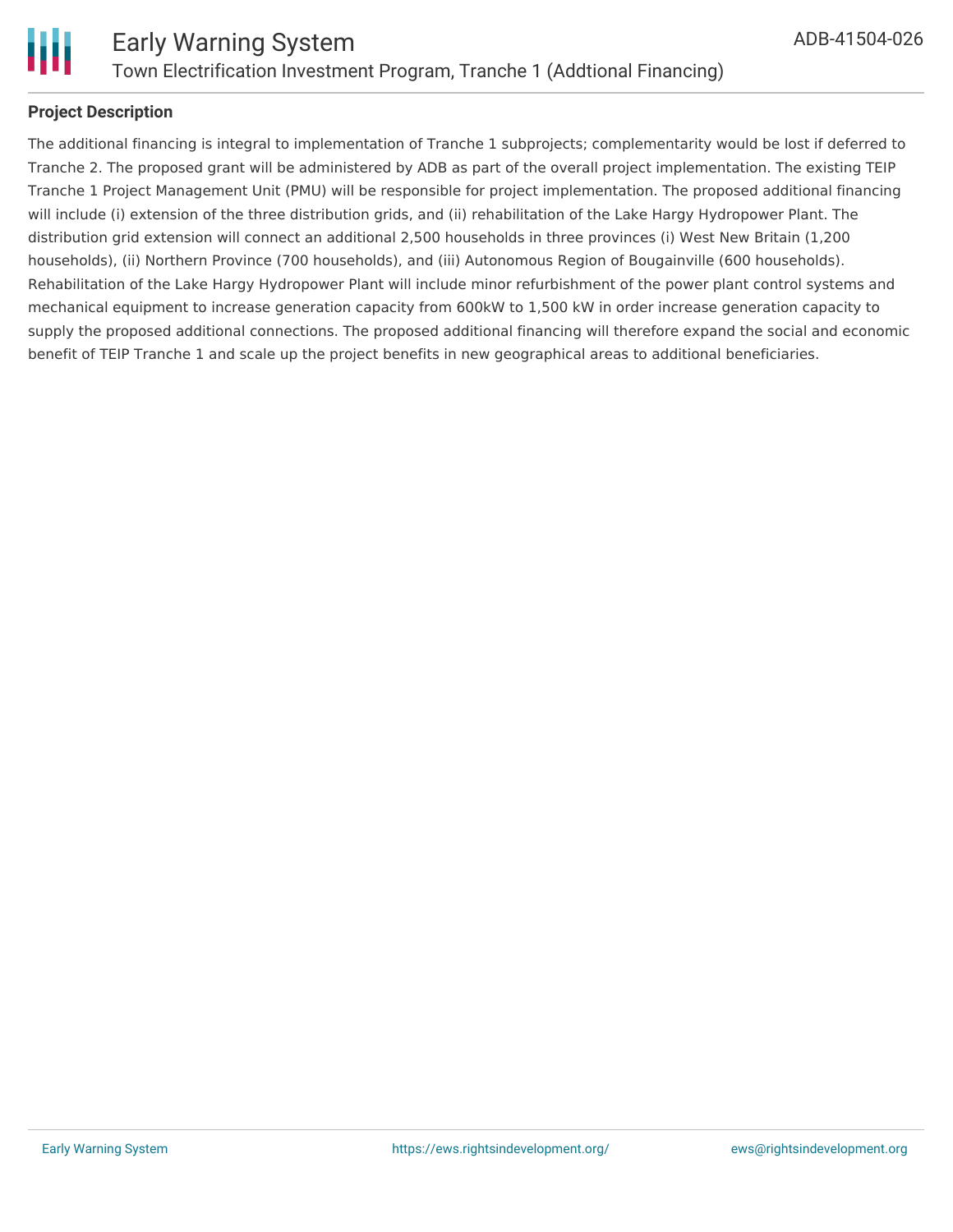

### **Investment Description**

Asian Development Bank (ADB)

Initial funding for this project comes from a loan financing of \$120 million from the Asian Development Fund and Ordinary Capital Resources, as well as from \$30 million from the Government of Papua New Guinea. The additional funding for this project comes from a grant from the Government of New Zealand not exceeding \$5 million.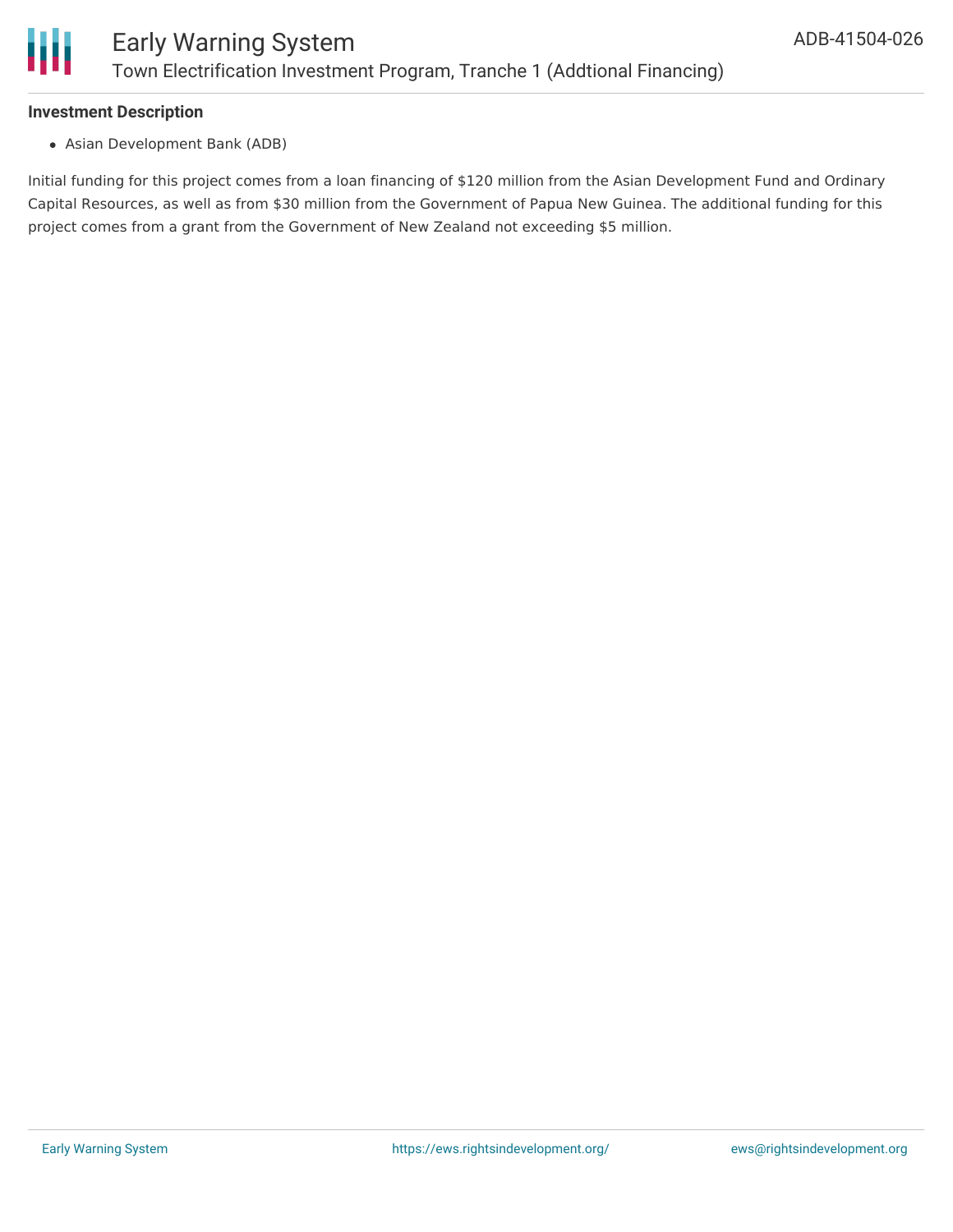

### Early Warning System Town Electrification Investment Program, Tranche 1 (Addtional Financing)

### **Contact Information**

Executing Agency: Energy Div of the Dept of Petroleum and Energy P.O. Box 494 Waigani, NCD Papua New Guinea

### ACCOUNTABILITY MECHANISM OF ADB

The Accountability Mechanism is an independent complaint mechanism and fact-finding body for people who believe they are likely to be, or have been, adversely affected by an Asian Development Bank-financed project. If you submit a complaint to the Accountability Mechanism, they may investigate to assess whether the Asian Development Bank is following its own policies and procedures for preventing harm to people or the environment. You can learn more about the Accountability Mechanism and how to file a complaint at:

http://www.adb.org/site/accountability-mechanism/main